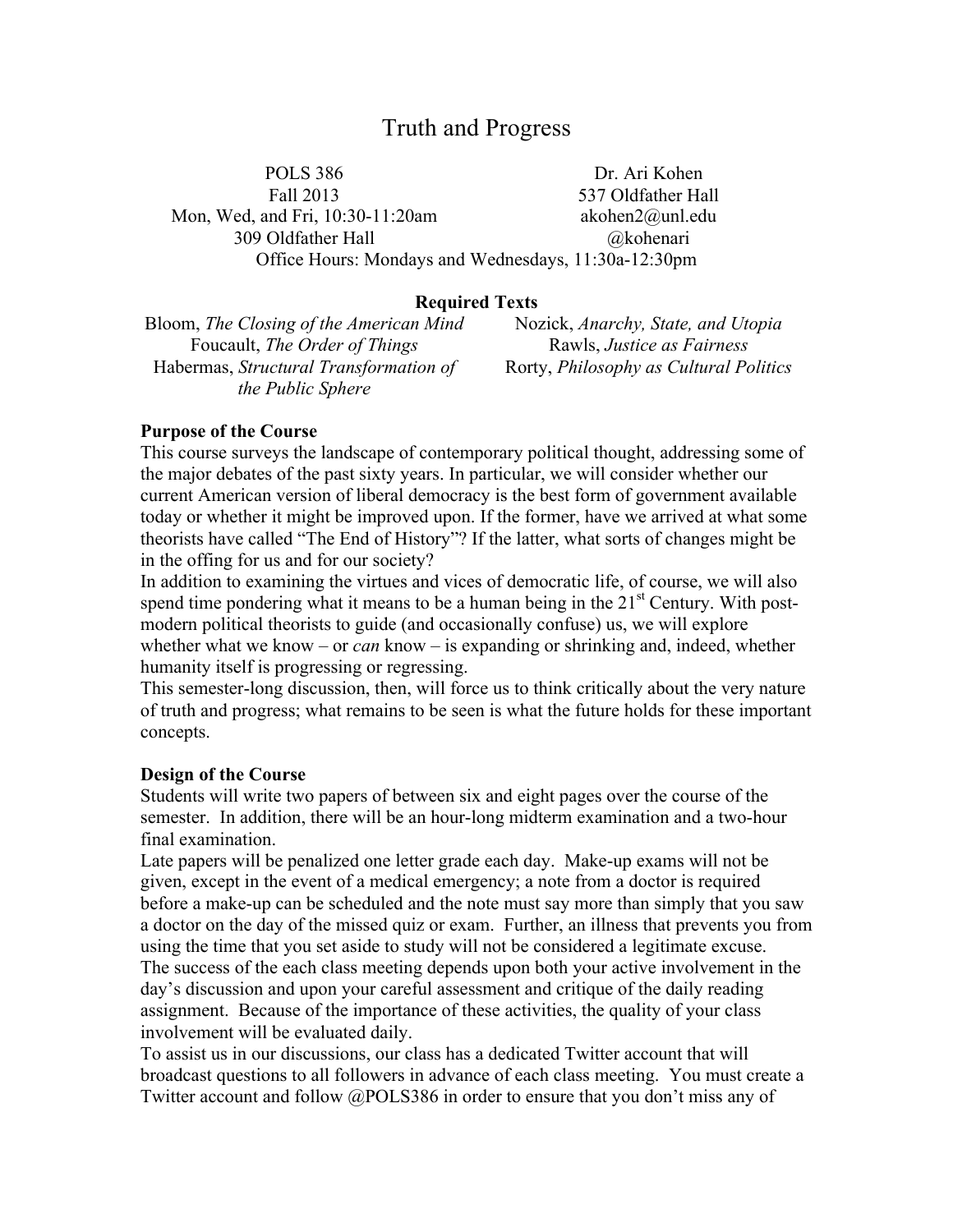these broadcasts; I recommend that you make use of a desktop client like TweetDeck or HootSuite, which will allow you to run on-going searches so that you'll be able to follow the discussion as it happens. You are not required to respond to the questions, but you are very much encouraged to do so; contributions to the discussion via Twitter are seen as a valid method of class involvement. In order to ensure that your contribution to the discussion can be seen (and responded to by others), make sure that you add the hashtag #pols386 to each relevant post (which is then searchable). At the end of the first week of classes, I will create a Twitter list of the students in our class so that you can also follow one another and/or the list.

#### **Grading**

| Paper $#1$                   | 20%    |
|------------------------------|--------|
| Paper #2                     | 25%    |
| Midterm Exam                 | 20%    |
| Final Exam                   | 25%    |
| Quality of Class Involvement | $10\%$ |
|                              |        |

Each assignment for this course is graded on the same four-point scale that is used to calculate student grade point averages. An A is a 4 and an F is a 0. There are gradations for A, B, C, and D grades; for example, a  $B+$  is a 3.3 and a  $C-$  is a 1.7. There are no gradations for an F. What this means is that if you receive a 38% on your midterm, you get a 0 as the grade for your midterm. If you receive a 52% on your midterm, you get a 0 as the grade for your midterm. An F signifies that you failed to meet the minimum standards for the assignment; I award no points for failing to meet the minimum standards.

#### **Class Absences**

The work of this course demands regular attendance. Excessive absence, therefore, will be reflected both in the kinds of grades you likely will receive on written work, and – of course – in my evaluation of your class participation. Arriving approximately ten minutes late or leaving early on three occasions will be counted as one absence. Missing roughly 1/4 (10) the total number of classes will result in automatic failure of the course.

## **Plagiarism / Academic Dishonesty**

I consider academic integrity essential to teaching, learning, and research – in short, to the entire academic enterprise and I take very seriously the Student Code of Conduct. I hope you will talk to and learn from one another both inside and outside the classroom. You must provide appropriate citations whenever you incorporate someone else's words or ideas into your writing and you may not turn in the same work for multiple classes. Plagiarism or academic dishonesty with result in an automatic F on the assignment in question and, at my discretion, referral to the relevant university officials. If you have any questions about academic integrity, don't hesitate to ask. I ask that you write out and sign an Honor Pledge on all written work done outside of the classroom; I will not read papers that are handed in without an Honor Pledge.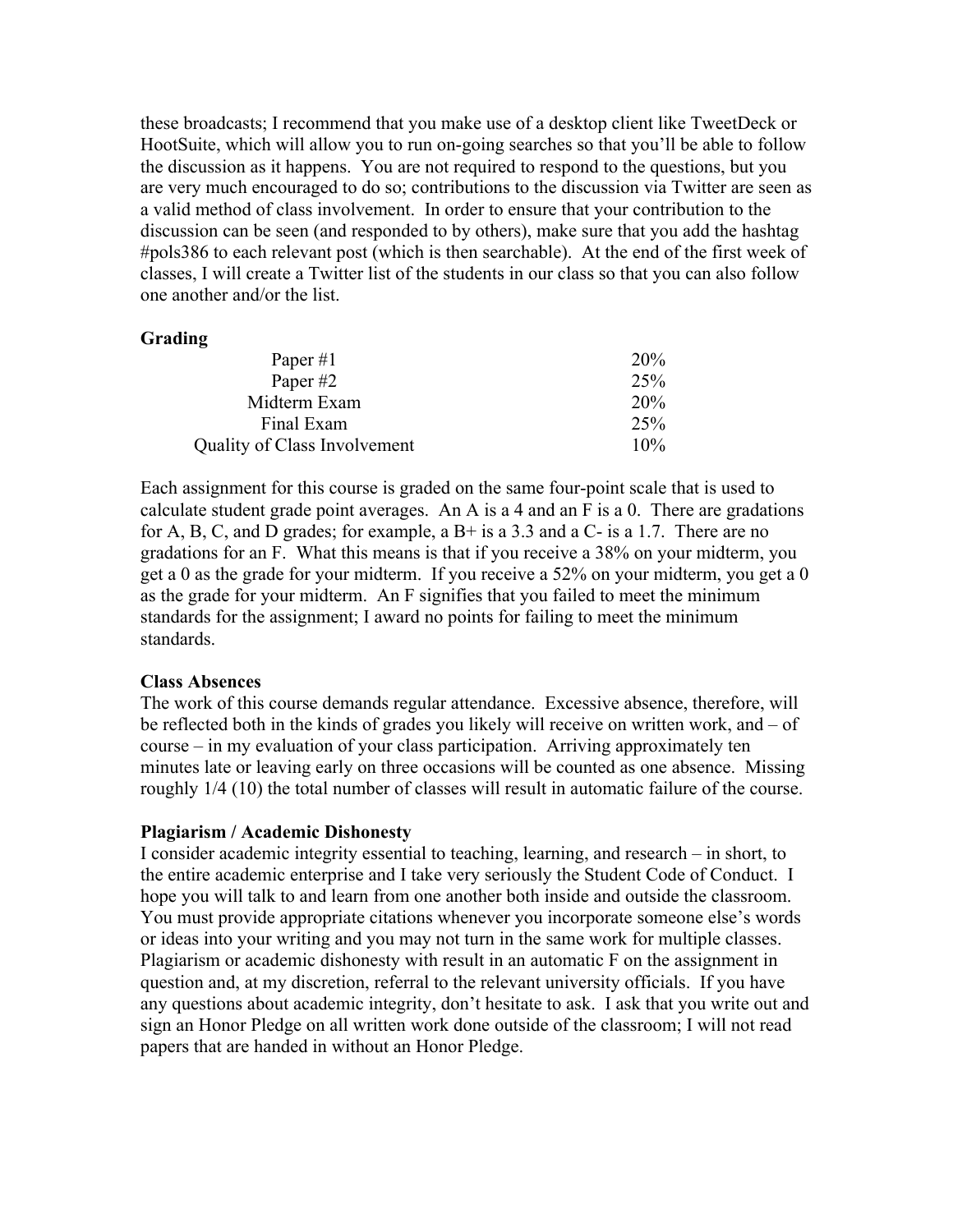# **Other Important Notes**

Mobile phones, MP3 players, and all other electronic devices should be turned off and put away before class begins. If your cell phone rings during class, I reserve the right to deal with the interruption in a manner of my choosing. If you are awaiting an important telephone call, please set your phone to "vibrate" and then take the call outside. Using any electronic device during an examination will result in automatic failure of the exam, no questions asked.

If for any reason you need to leave class early or arrive late, please do so quietly and without ceremony. I will not be offended or disturbed – unless you stop the class to ask if you may come or go. If you plan to leave early or arrive late on a regular basis, you should speak with me due to the above attendance policy.

If you miss a class – with or without a legitimate excuse – you are responsible for getting lecture notes from a classmate. If you have questions about the material after looking over the notes, please stop by during my office hours or schedule an appointment with me. Please do not send me an e-mail to ask whether you missed anything important, as you definitely did.

Students with disabilities are encouraged to contact the instructor for a confidential discussion of their individual needs for academic accommodation. It is the policy of the University of Nebraska-Lincoln to provide flexible and individualized accommodation to students with documented disabilities that may affect their ability to fully participate in course activities or to meet course requirements. To receive accommodation services, students must be registered with the Services for Students with Disabilities (SSD) office, 132 Canfield Administration, 472-3787 voice or TTY.

# **Day-by-Day Assignment Breakdown**

| Monday, August 26       | Introduction                        |
|-------------------------|-------------------------------------|
| Wednesday, August 28    | Read Bloom, pgs. 25-43, 246-56      |
| Friday, August 30       | <b>No Class Meeting</b>             |
| Monday, September 2     | <b>Labor Day - No Class Meeting</b> |
| Wednesday, September 4  | Read Rorty, Chapters 5 and 8        |
| Friday, September 6     | <b>No Class Meeting</b>             |
| Monday, September 9     | Read Rawls, pg. 1-61                |
| Wednesday, September 11 | Read Rawls, pgs. 61-134             |
| Friday, September 13    | Discussion Day                      |
| Monday, September 16    | Read Rawls, pgs. 135-175            |
| Wednesday, September 18 | Read Rawls, pgs. 176-202            |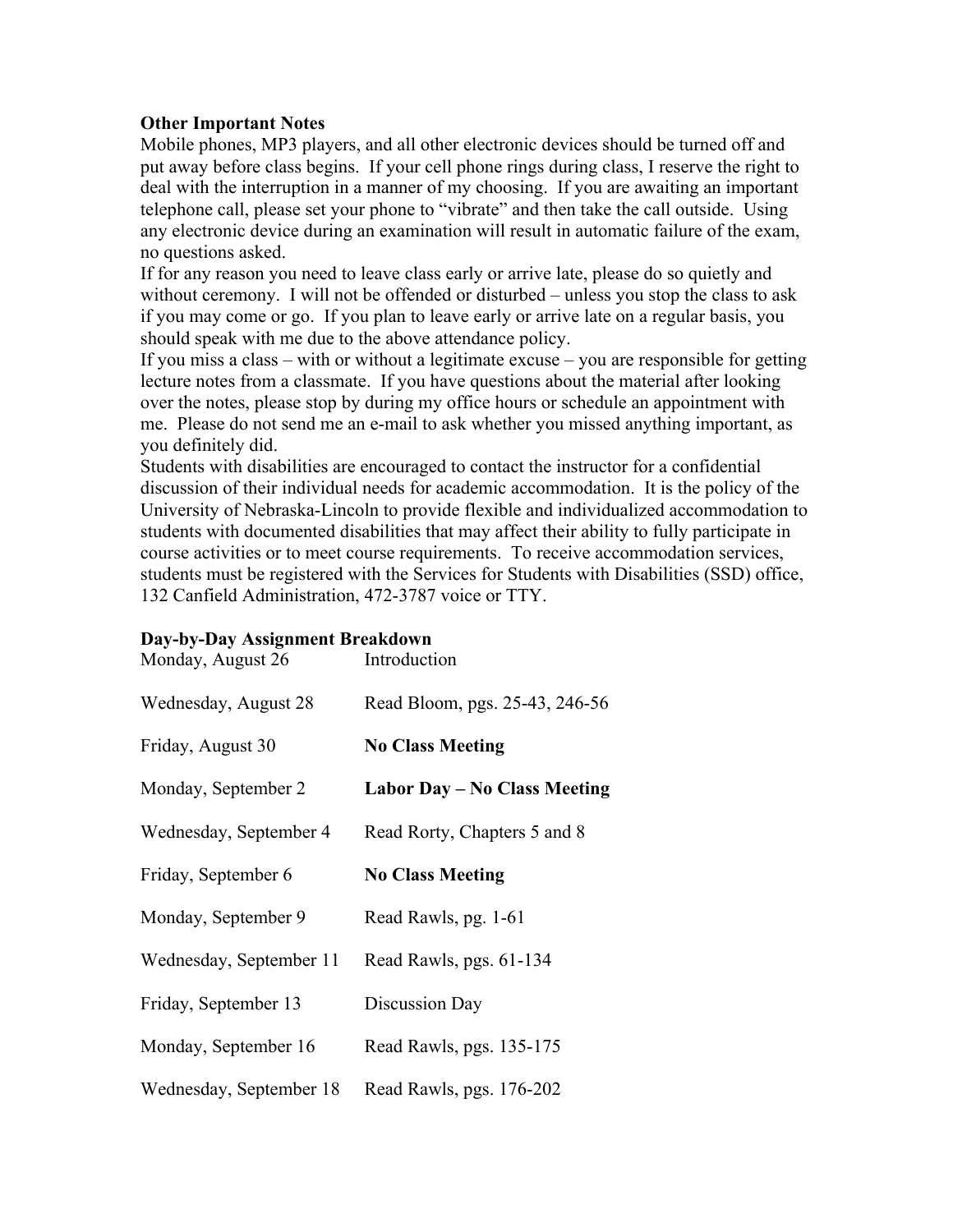| Friday, September 20    | Discussion Day                                                                                                     |
|-------------------------|--------------------------------------------------------------------------------------------------------------------|
| Monday, September 23    | Read Nozick, pgs. ix-xiv, 149-164, 167-174, 232-238                                                                |
| Wednesday, September 25 | Read Nozick, pgs. 183-204, 213-231                                                                                 |
| Friday, September 27    | Discussion Day                                                                                                     |
| Monday, September 30    | Read Sandel, "The Procedural Republic and the<br>Unencumbered Self"; Democracy's Discontent, pgs. 3-17,<br>317-324 |
| Wednesday, October 2    | Read Bloom, "Justice: John Rawls versus the Tradition of<br>Political Philosophy"                                  |
| Friday, October 4       | Discussion Day<br>Paper #1 Due                                                                                     |
| Monday, October 7       | Read Rorty, Chapter 3                                                                                              |
| Wednesday, October 9    | Read Arendt, Chapter 2                                                                                             |
| Friday, October 11      | Discussion Day                                                                                                     |
| Monday, October 14      | Read Habermas, Chapters 1-7                                                                                        |
| Wednesday, October 16   | Read Habermas, Chapters 10-11, 15                                                                                  |
| Friday, October 18      | Discussion Day                                                                                                     |
| Monday, October 21      | <b>Fall Break – No Class Meeting</b>                                                                               |
| Wednesday, October 23   | Read Habermas, Chapters 16-19                                                                                      |
| Friday, October 25      | <b>Midterm Exam</b>                                                                                                |
| Monday, October 28      | Read Rorty, Chapter 6                                                                                              |
| Wednesday, October 30   | Read Foucault, pgs. xv-77                                                                                          |
| Friday, November 1      | Discussion Day                                                                                                     |
| Monday, November 4      | Read Foucault, pgs. 217-249                                                                                        |
| Wednesday, November 6   | Read Foucault, pgs. 303-343                                                                                        |